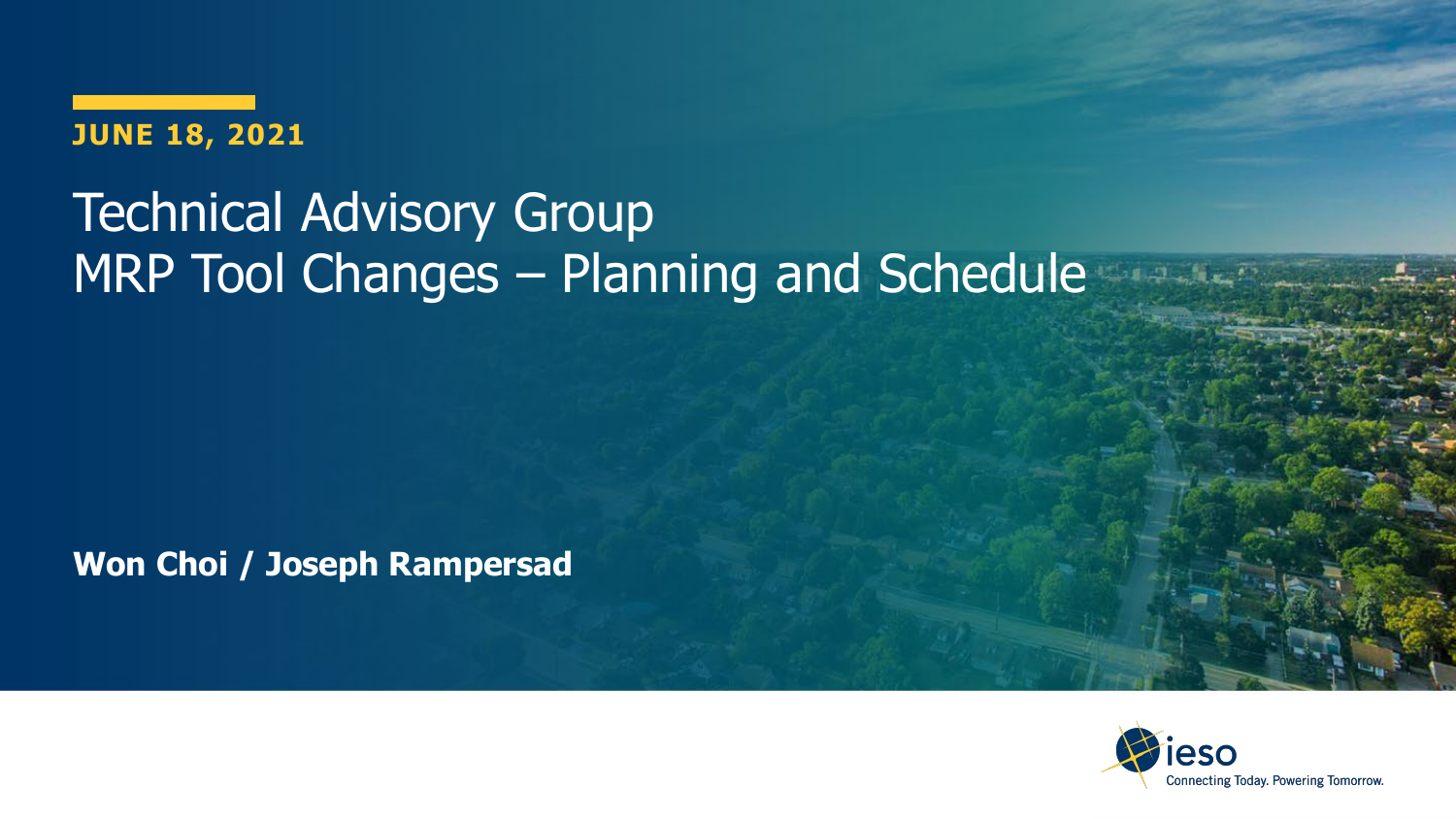### Agenda

- Discuss detail on the tools that are being changed
- Forecast timing for exploratory and structured testing
- Availability of test environments
- Discuss challenges, opportunities, and constraints for system changes

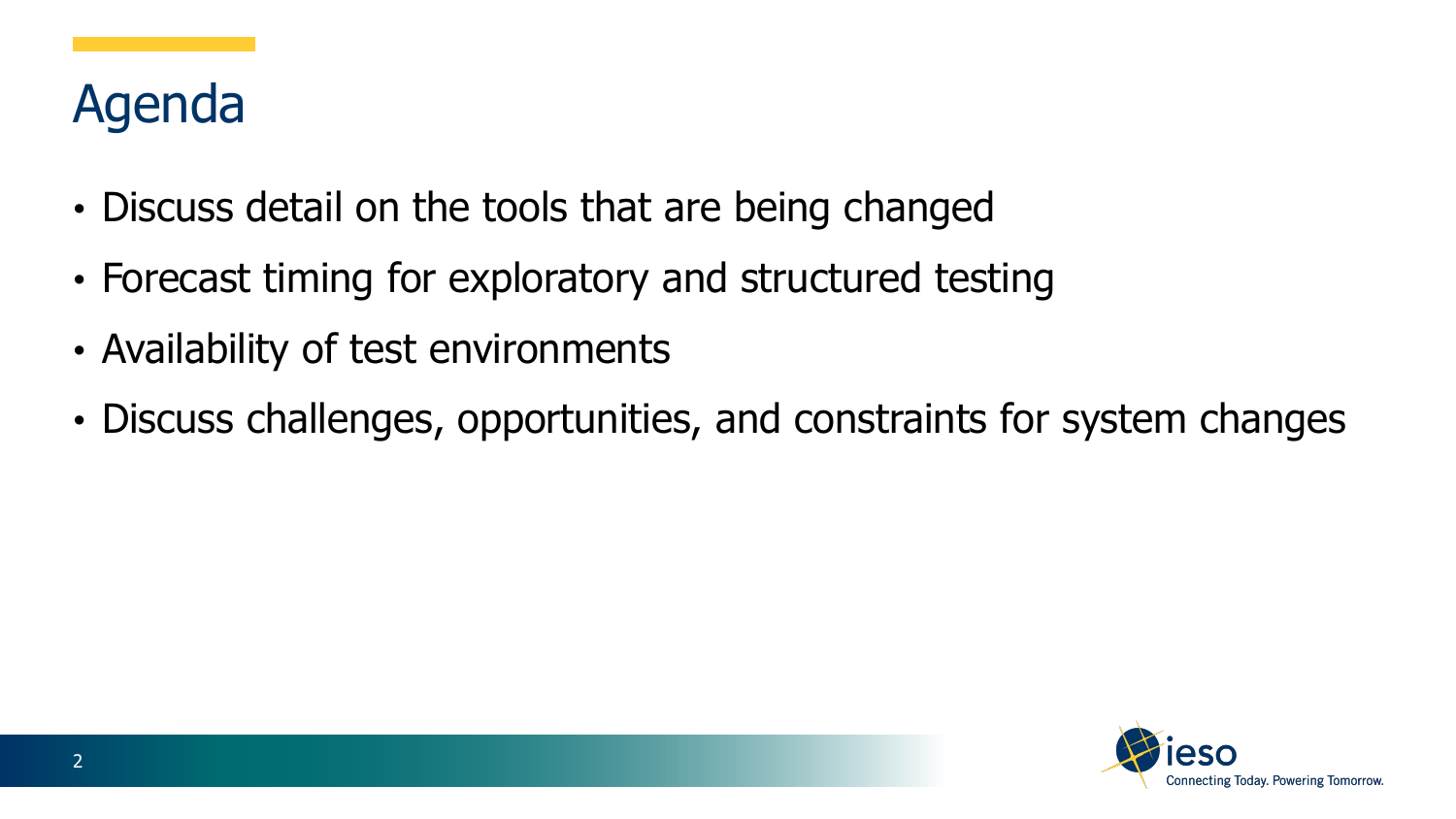## Tool Changes

- Leverage current platforms as much as possible to minimize impact on participants
- Use stakeholder insights to consider the impact of a change, and provide time to manage the change
- Most changes fall upon dispatchable participants
- Detailed design documentation (Appendix A) highlighted, at a highlevel, tools changing through Market Renewal

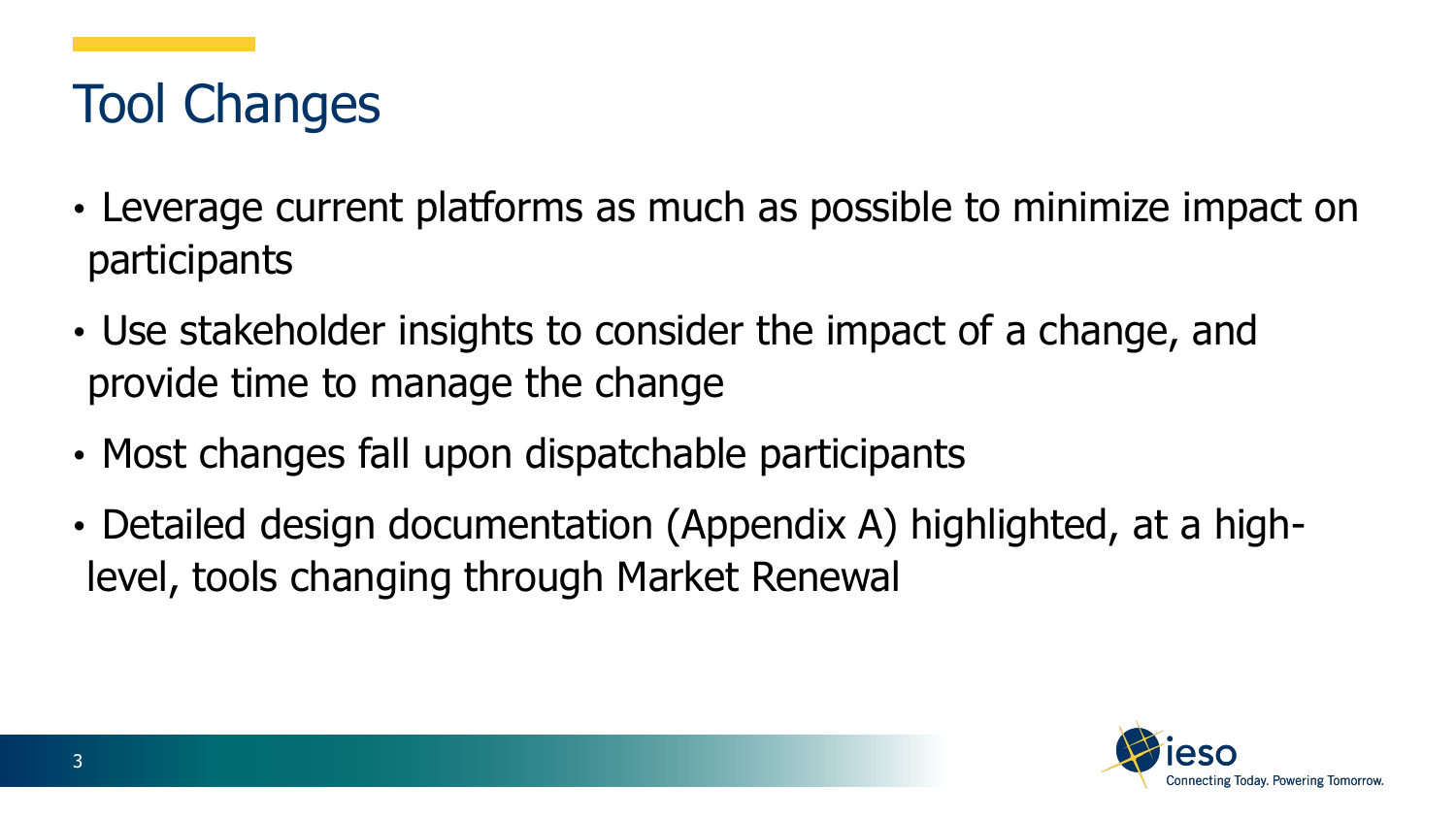### Example: Detailed Design Document

### **Appendix A: Market Participant Interfaces**

Table A-1 provides a description of the changes to IESO technical interfaces with *market participants* that may be required to support the Offers, Bids and Data Input process design of the future dayahead market and real-time market.

| <b>MP Interface Name</b>                                                         | <b>Interface Type</b>                    | <b>Description of Impact</b>                                                                                                                                                                                         |
|----------------------------------------------------------------------------------|------------------------------------------|----------------------------------------------------------------------------------------------------------------------------------------------------------------------------------------------------------------------|
| Energy market Interface (EMI)                                                    | Web-Client                               | New hourly <i>dispatch data</i> parameters and daily<br>dispatch data parameters, removal of daily<br>generator data (DGD) designations, new and<br>modified validation rules for hourly and daily<br>dispatch data. |
| Market Information Management<br>Application Programmatic Interface<br>(MIM API) | Application<br>Programmatic<br>Interface |                                                                                                                                                                                                                      |
| Online Outage Coordination and<br>Scheduling System (OCSS)                       | Web-Client                               | No changes required.                                                                                                                                                                                                 |

#### **Table A-1: Changes to IESO Technical Interfaces**

- End of Section -

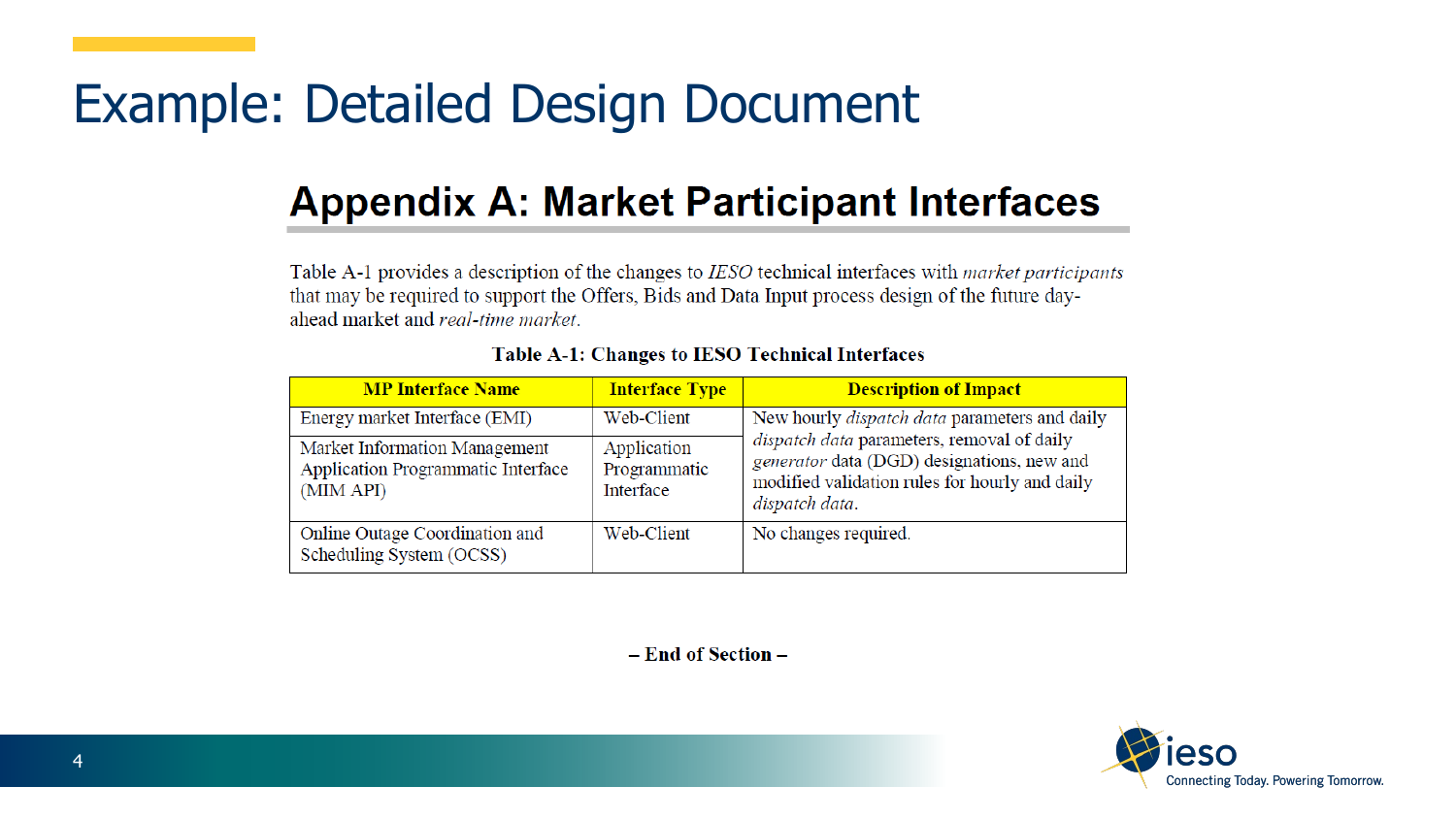### Overview of Market Participant-IESO Interfaces

- Web interfaces are where a Market Participant (MP) user interacts with IESO-provided applications
- Machine-to-machine interface where a MP IT System interacts with IESOprovided applications using APIs (Application Programming Interfaces)



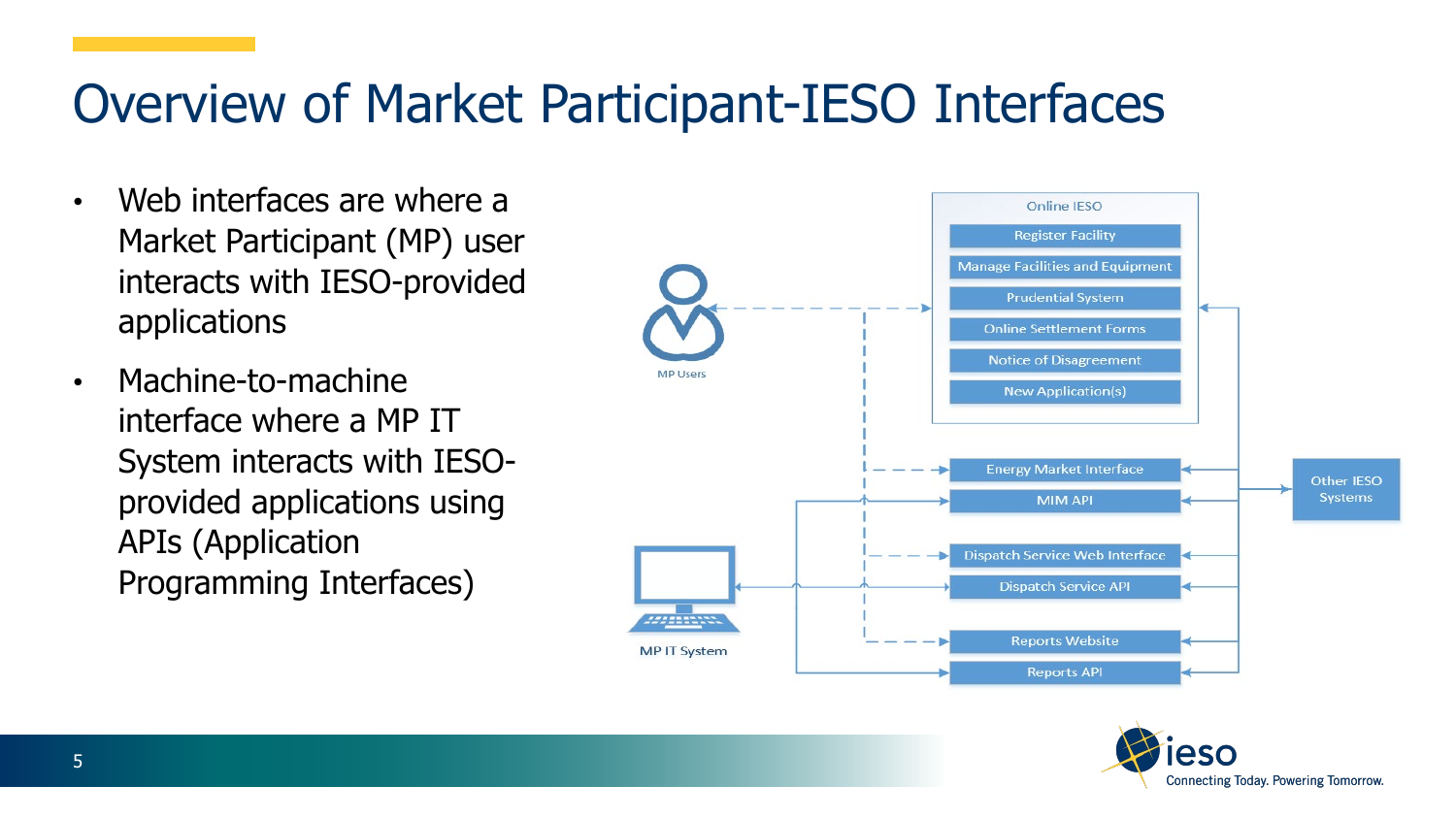# Summary of Tool Changes

- 1. Energy Market Interface (EMI) / Market Information Management (MIM) API (webservice)
	- Update to dispatch data construct
- 2. Dispatch Service User Interface (UI) / APIs (webservice)
	- New notification messaging to Non-Quick Start (NQS) generators
- 3. Online IESO
	- Updates to existing applications and new applications

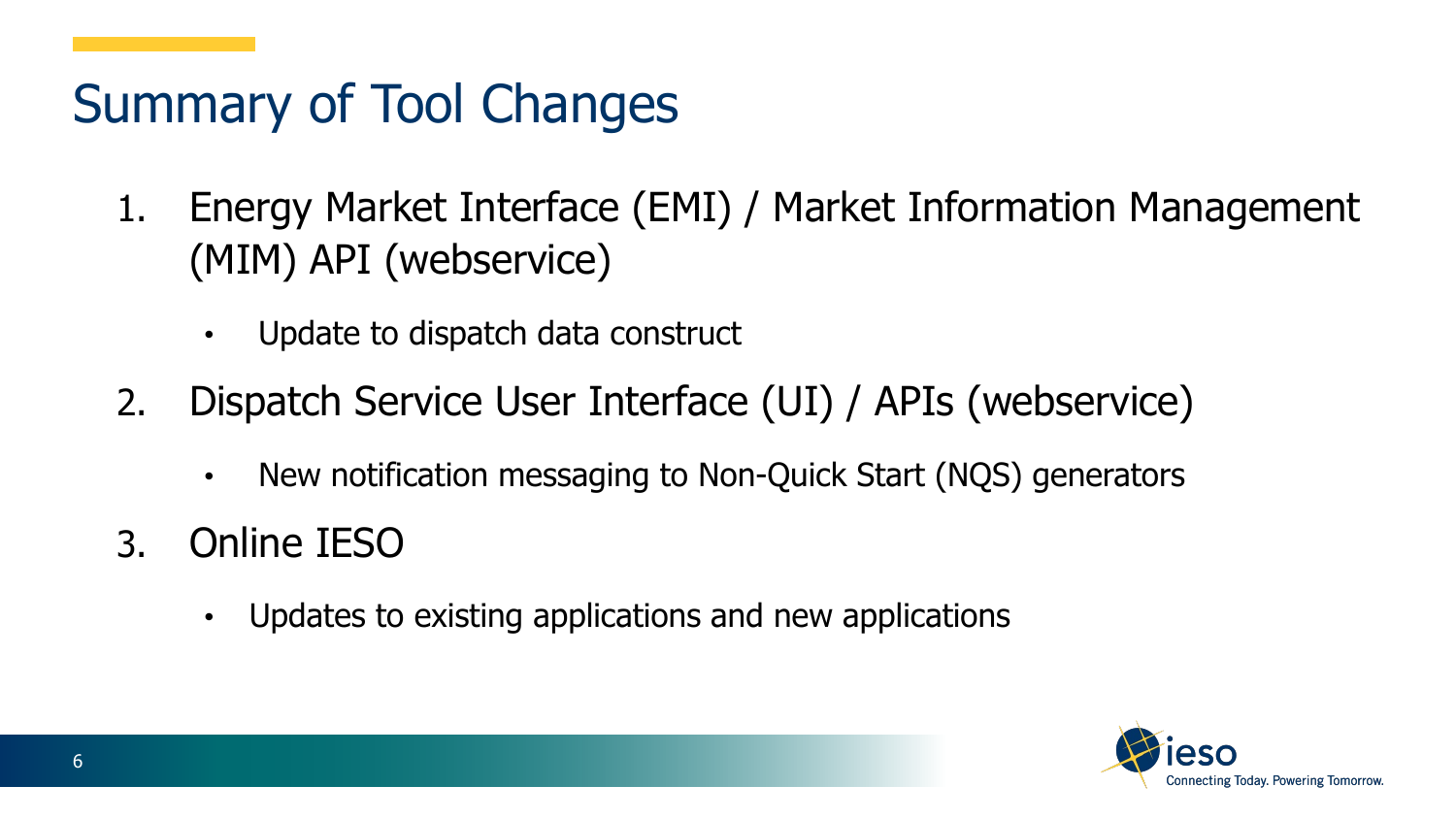# 1. EMI and MIM API (1 of 3)

Changes to Dispatch Data

- Virtual transaction offers and bids in the Day-Ahead Market (DAM)
- Price Responsive Load (PRL) bids in the DAM
- Daily Dispatch Data
	- New for NQS: thermal states, lead time for 3 thermal states, minimum generation block run time for 3 thermal states
	- New for Hydroelectric: minimum daily energy limit, maximum daily energy limit, maximum number of starts per day

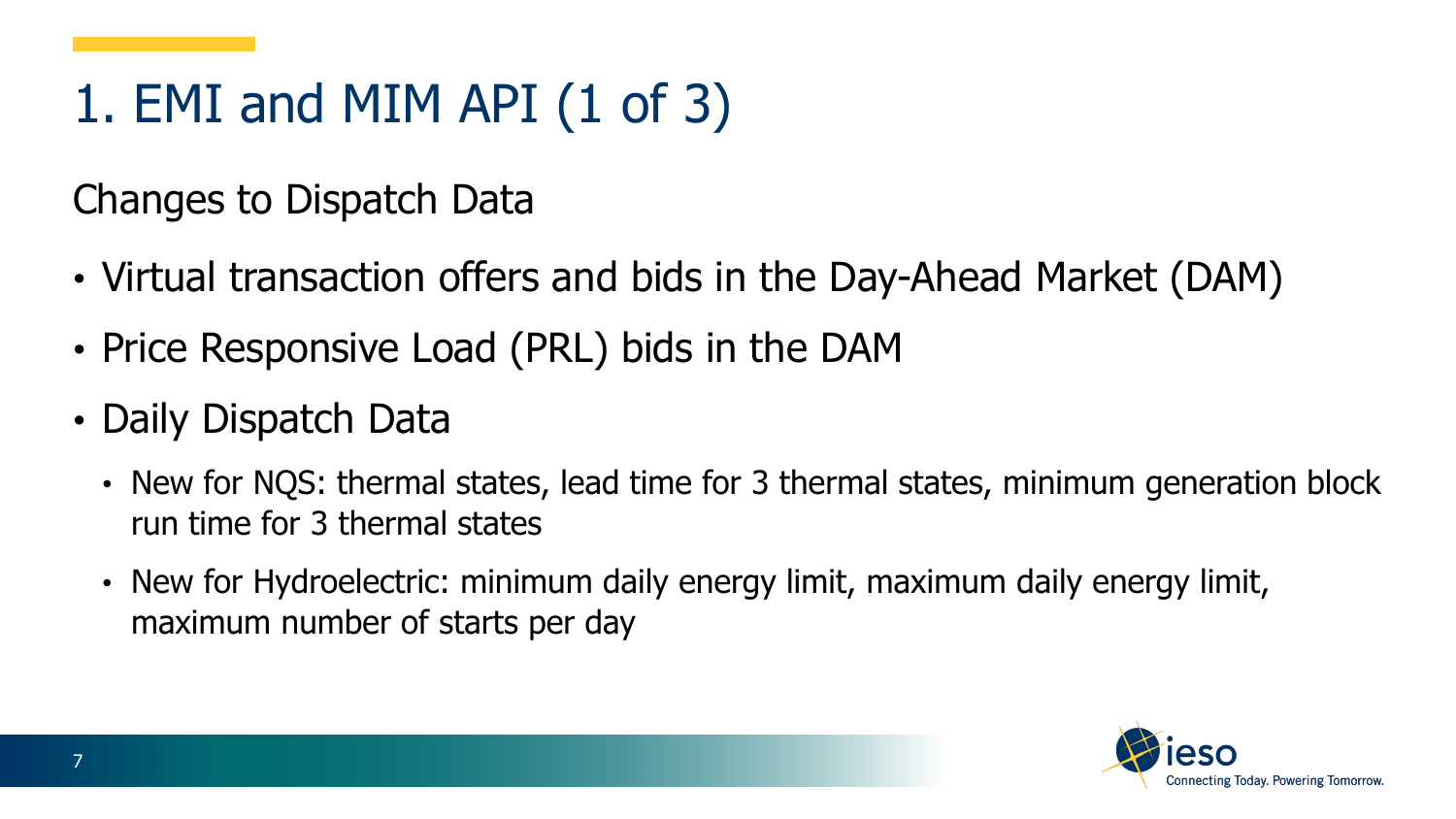# 1. EMI and MIM API (2 of 3)

Changes to Dispatch Data – continued

- Hourly Dispatch data (i.e., hourly bids and offers)
	- New for NQS: start-up costs & speed-no-load for 3 thermal states
	- New for Hydroelectric: minimum hourly output, hourly must-run
	- New for Intertie Traders: capacity export indicator
	- New for Variable Generators: own forecast quantity (for DAM)
- Day-ahead Physical Bilateral Contracts

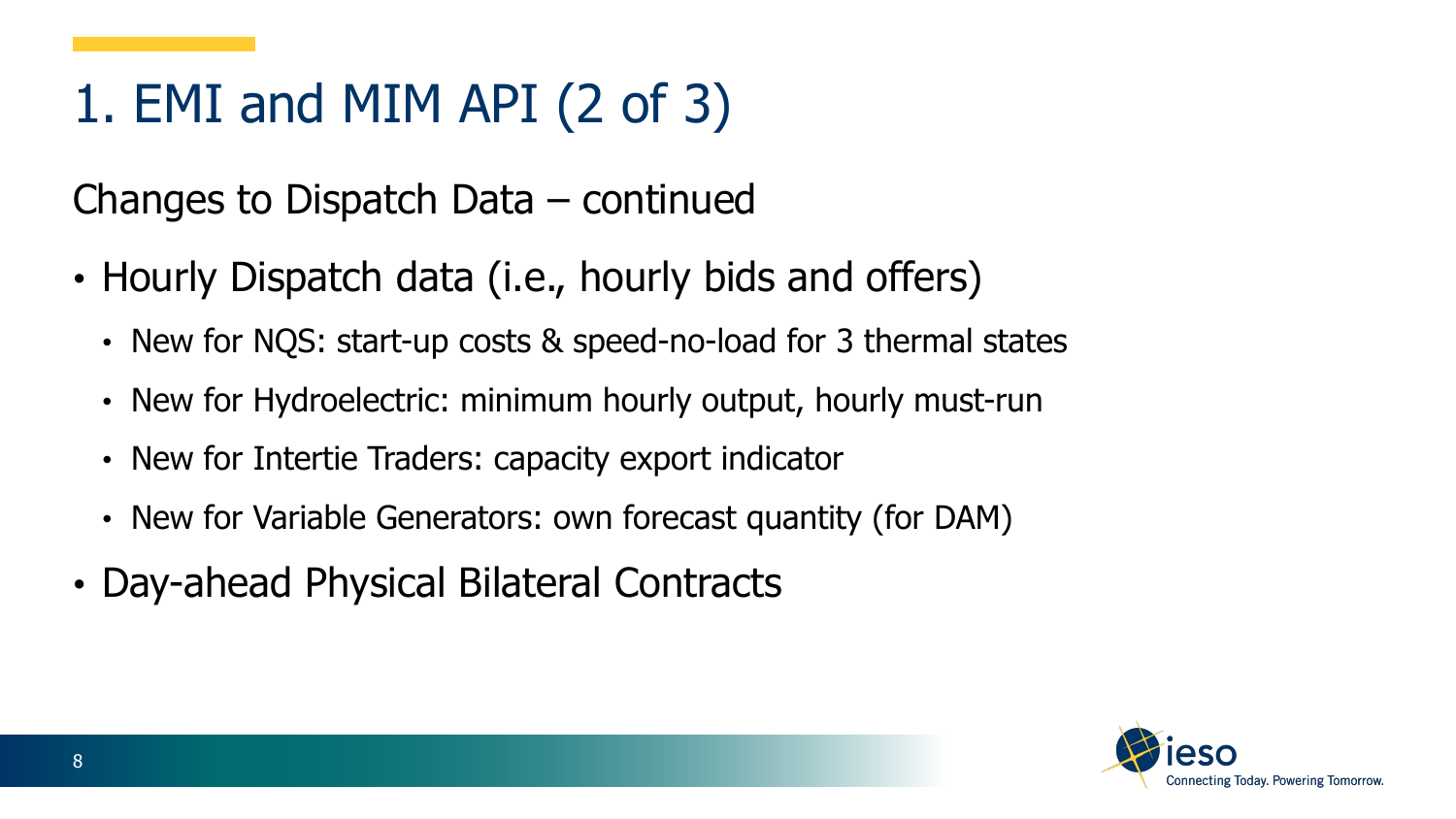1. EMI and MIM API (3 of 3)

#### **EMI: web interface for user interaction**

• Displays will be updated to reflect dispatch data submission changes

#### **MIM API: machine-to-machine interface**

• Web Service Description Language (WSDL) and XML Schema Definition (XSD) will be updated to reflect dispatch data submission changes

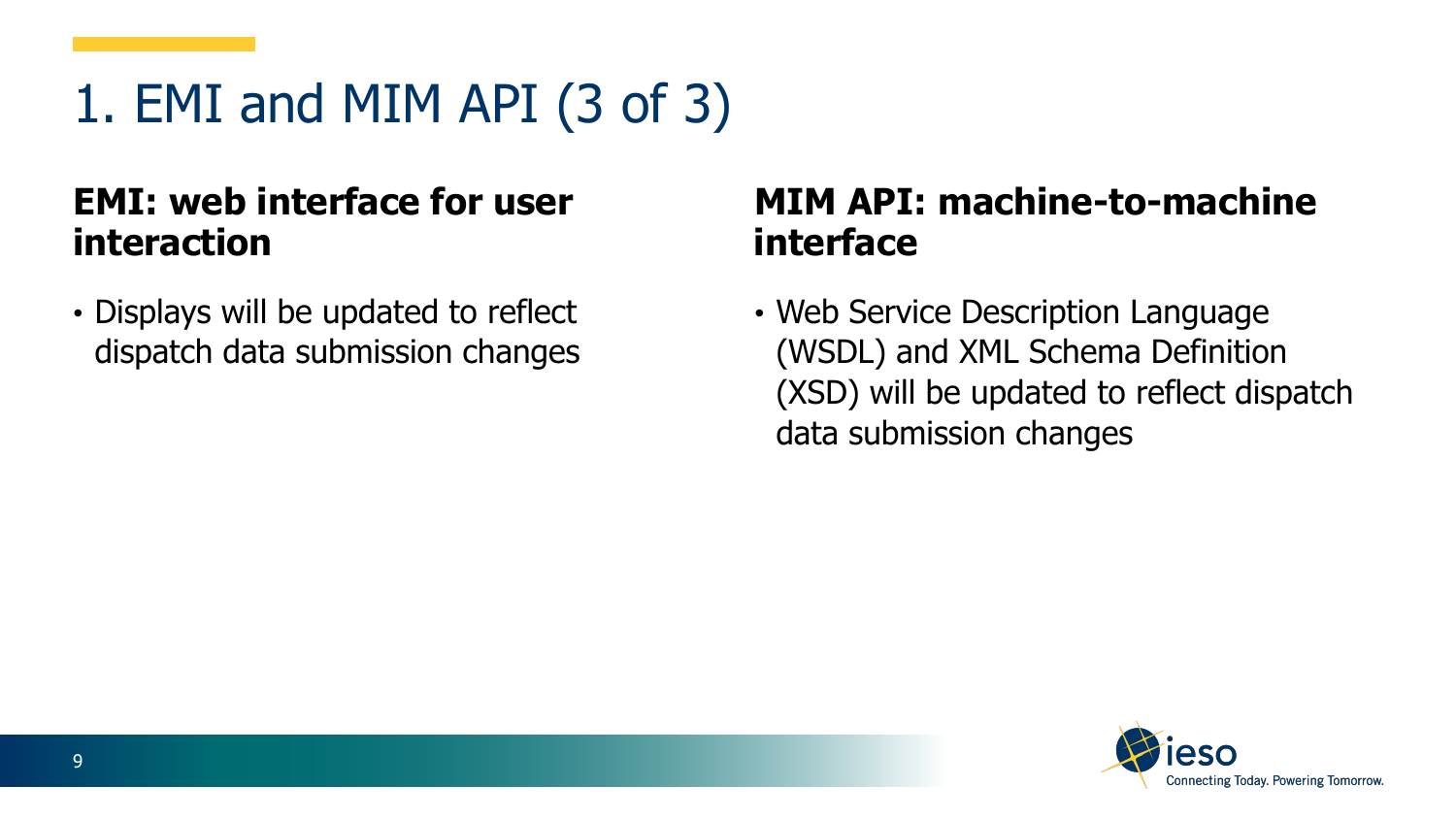# 2. Dispatch Service UI/APIs (1 of 2)

New NQS Notification Message via DS Infrastructure

- NQS resources already have Dispatch Service (DS) infrastructure in place
- New types of information will be sent:
	- Binding Start-Up Notification
	- Commitment Extension Notification
	- De-Commitment Notification
- No impact to other types of resources

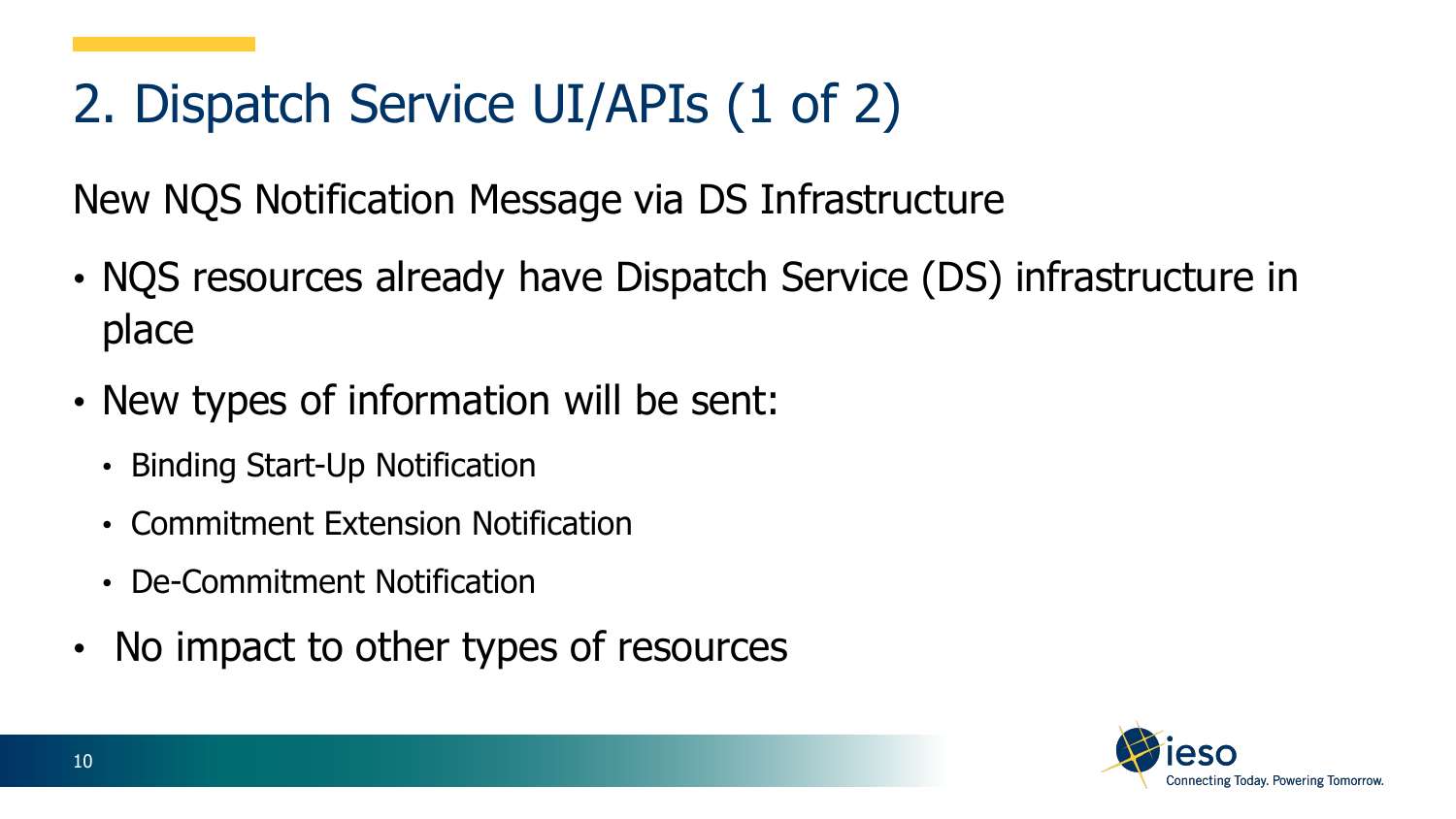# 2. Dispatch Service UI/APIs (2 of 2)

#### **DS UI: web interface for user interaction**

- Displays will be updated to reflect introduction of notification messages
- MPs can choose to use DS UI to receive and action on notification messages

#### **DS APIs: machine-to-machine interface**

- WSDL and XSD will be updated to reflect introduction of notification changes
- $\cdot$  2 APIs:
	- Dispatch Service Web Service (DSWS) MPs pull from IESO
	- Dispatch Instruction Notification Web Service (DINWS) – IESO pushes to MPs

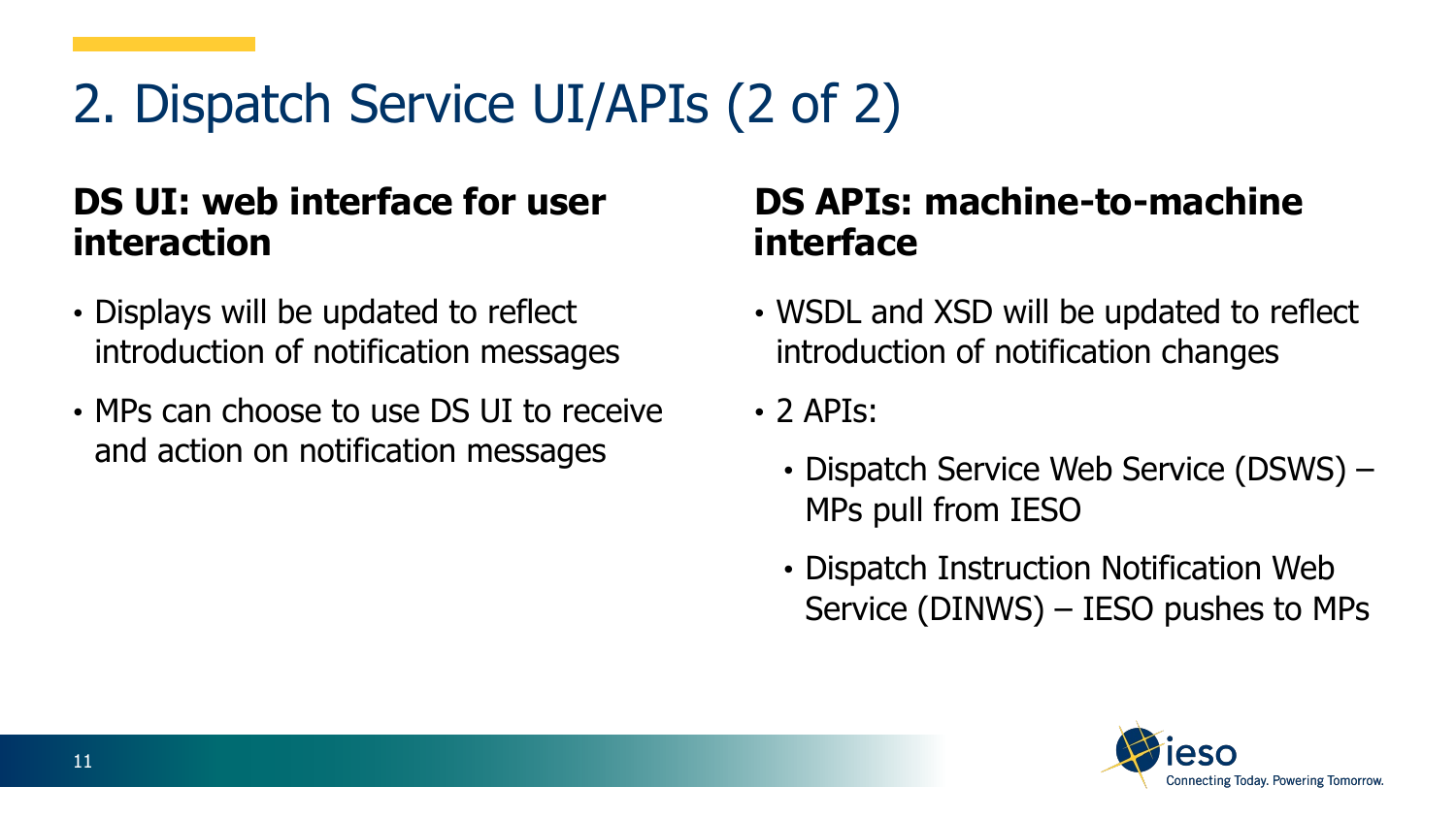# 3. Online IESO (1 of 2)

Updates to:

- Registration System virtual trader, market control entity
- Manage Facilities and Equipment PRL election, new resource parameters (hydro cascade, forebay, etc.), reference level/quantity
- Prudential System virtual trader prudential support obligations, trading limit
- Online Settlement Forms possible changes around new charge types
- Notice of Disagreement possible changes around new charge types

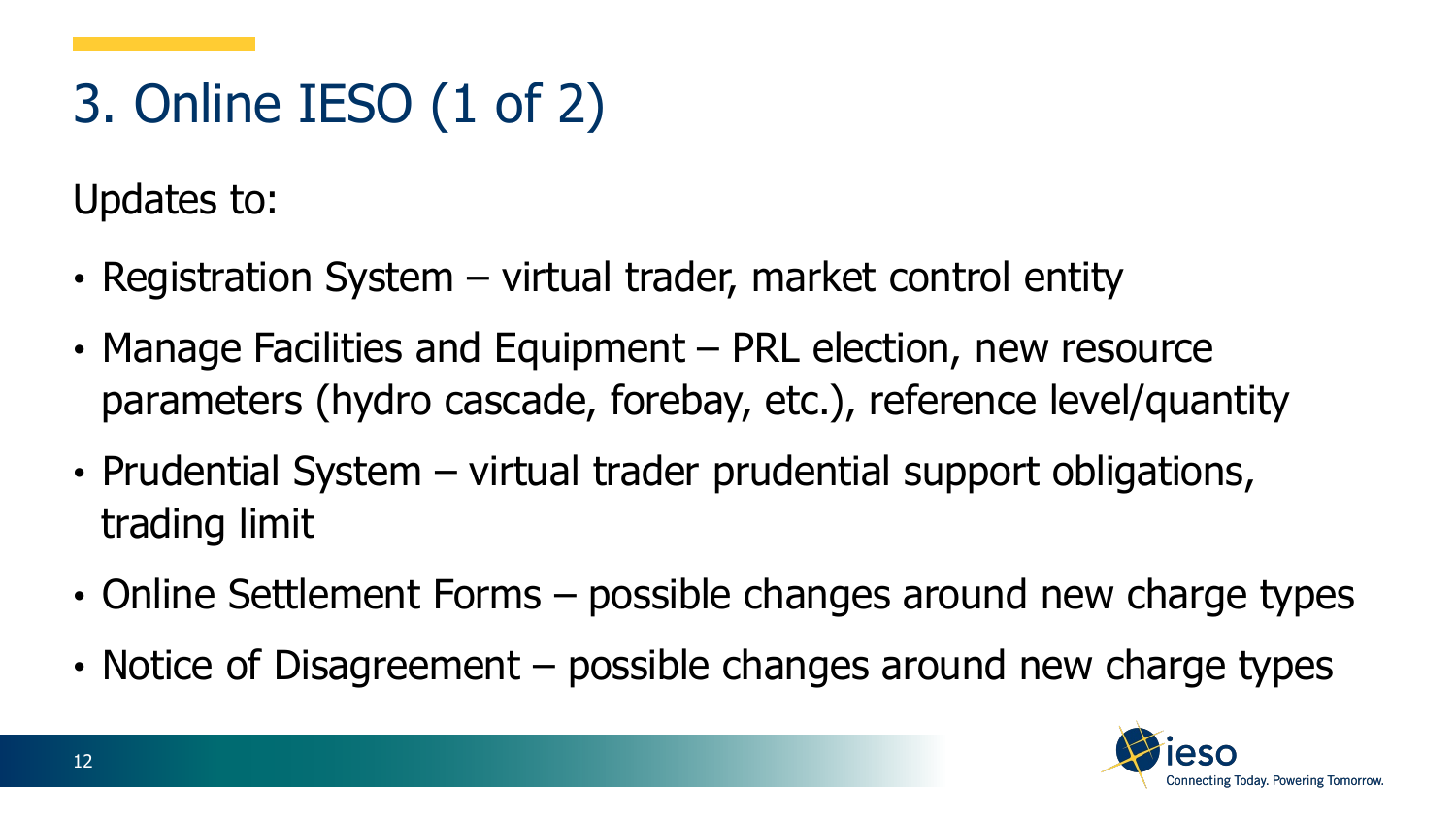# 3. Online IESO (2 of 2)

New:

- Application to support Market Power Mitigation (MPM) framework
	- Alternate fuel cost request and evidence submission
	- Supplemental information submission for ex-post MPM assessment

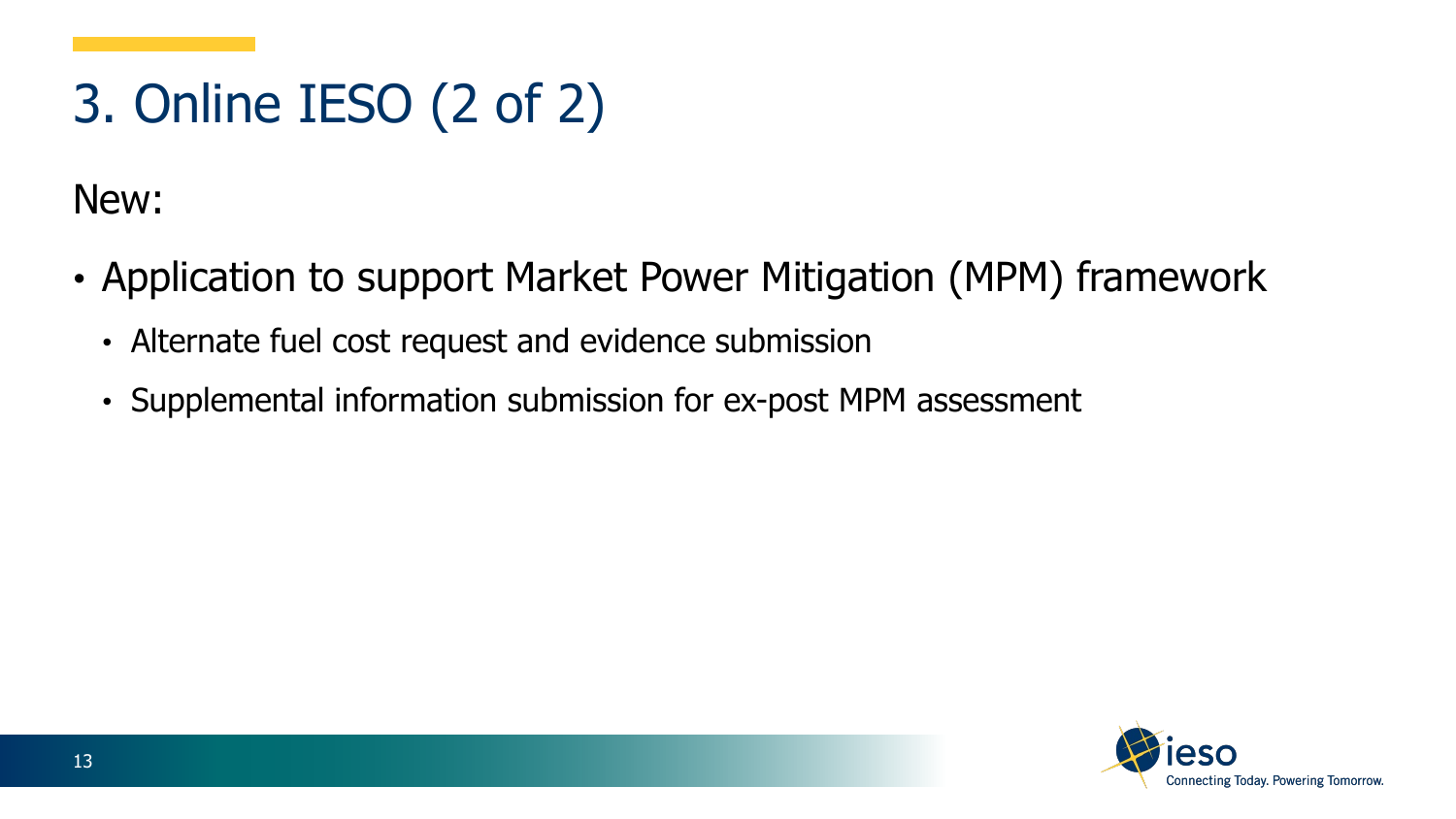### Reports and Settlement Changes

#### **Reports**

- No changes to how reports are accessed
- No new report file formats
- New, updated, retired reports (refer to [Publishing and Reporting Market](https://www.ieso.ca/-/media/Files/IESO/Document-Library/market-renewal/MRP_Publishing-and-Reporting_Chapter_V2.ashx)  Information Detailed Design document)
- Sample report files will be released

#### **Settlement**

- No changes to how settlement statements are accessed
- Status quo on file format
- New, amended, replaced, and retired charge types (refer to *Market Settlement* Detailed Design chapter)
- Data structure change of settlement statement files for new charge types will be communicated in advance

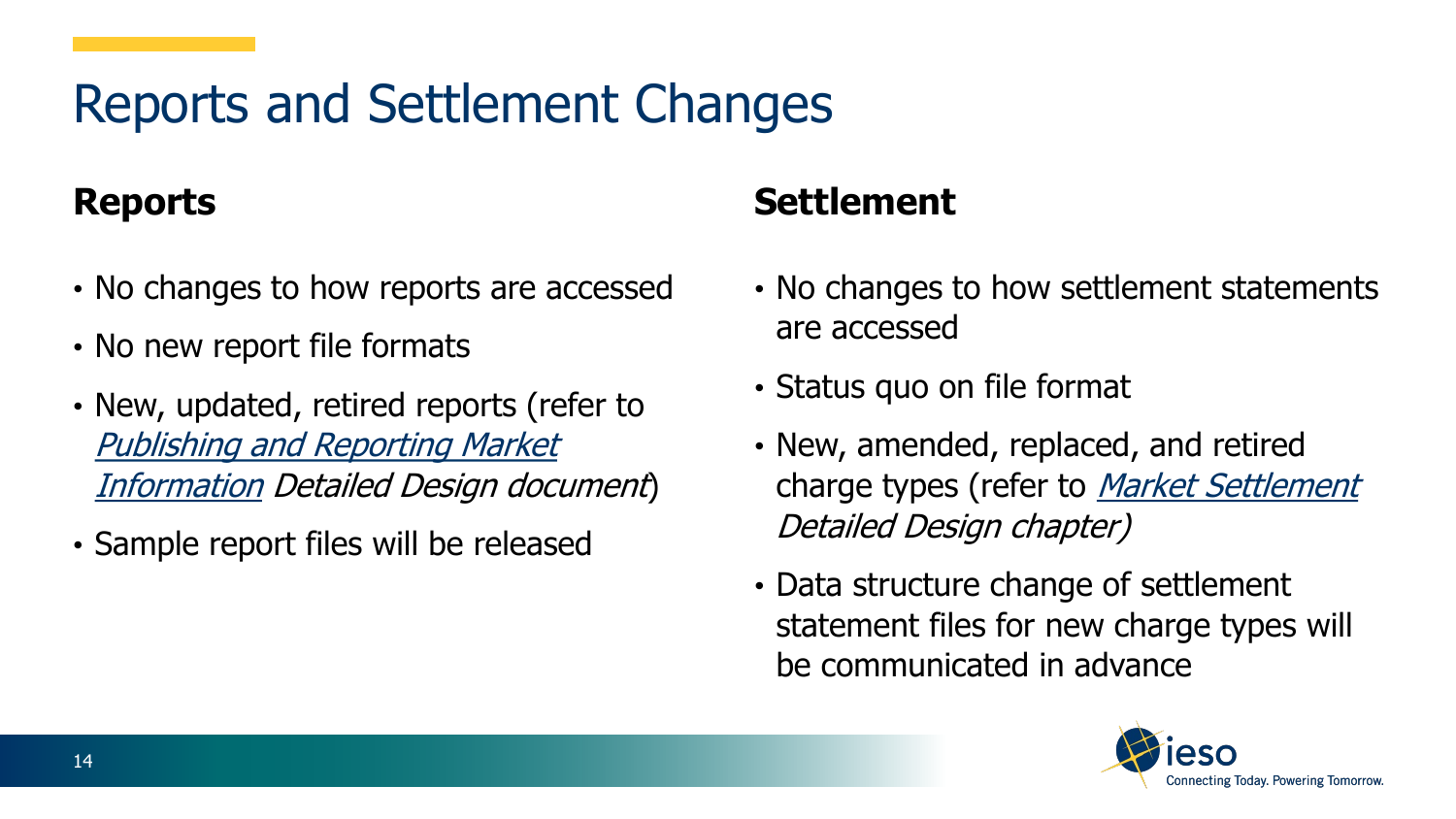**Timeline** 



Connecting Today. Powering Tomorrow.

15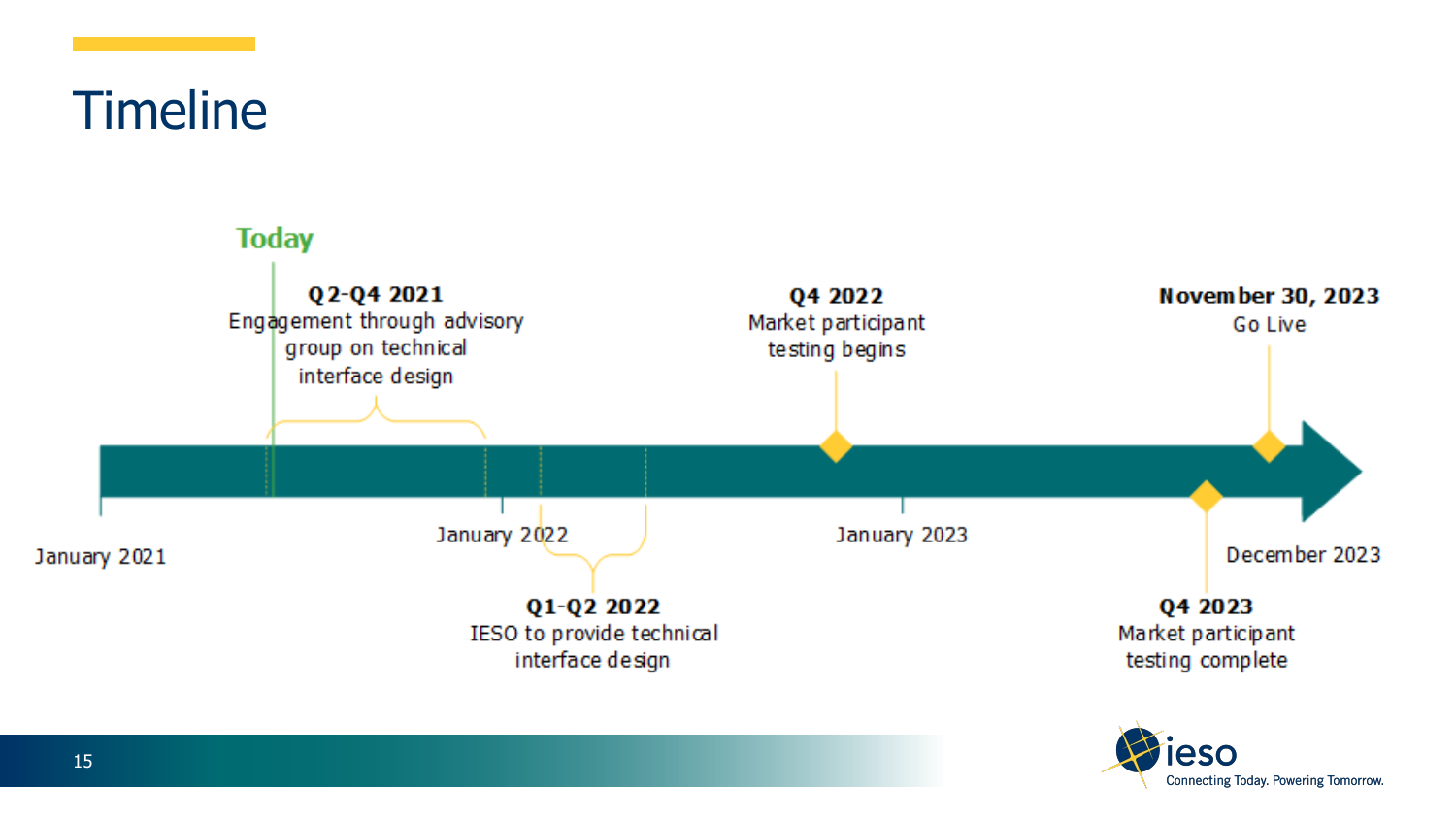## Before Testing Begins

- All IESO internal tools will have been developed and tested internally prior to release to MPs, and will be functionally sound ("system tested")
- IESO will engage with MPs for validation of connectivity and systems integration
- New sandbox, dedicated to MRP, will be created
- IESO will provide support for MRP sandbox for the entire duration of testing

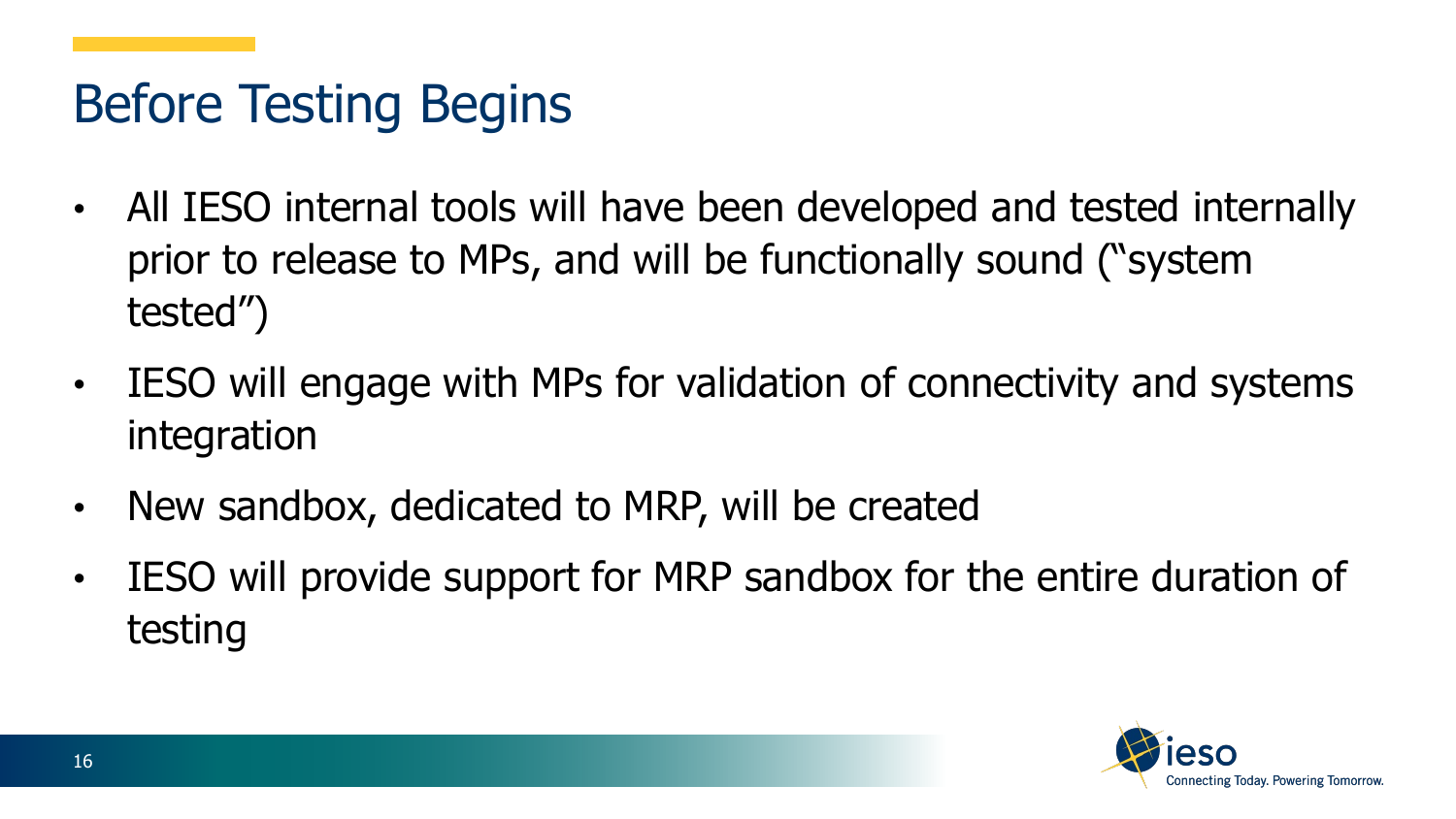# Testing in Q4 2022

- Connectivity testing
	- Gateway to testing, verifies systems are a go, check for proper access provisioning
- Prescriptive structured testing IESO will provide test plans with toolspecific test cases for MPs to execute
	- MPs will communicate test results and any defects that may be encountered
	- Part of readiness assessment criteria

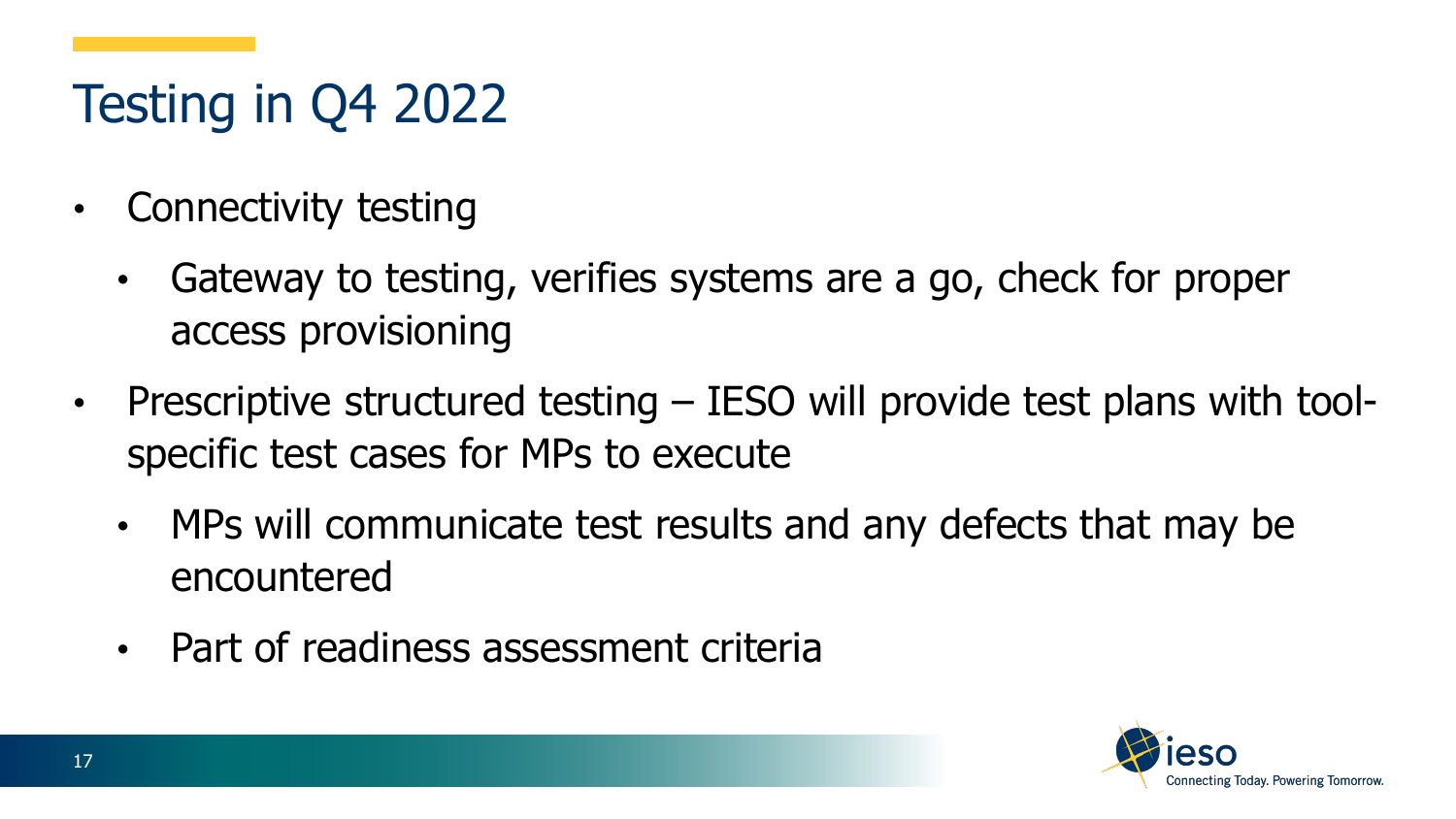

Deployment of IESO tools will be staggered, with a set duration of time allocated for different purposes:

- Time to perform prescriptive structured testing of the tool
- Additional time for participant business process testing; to enable MPs the opportunity to 'play' in the sandbox
- Further to this, sandbox will still be available for further business process testing if necessary – no tool will be decommissioned throughout the entire MP testing period

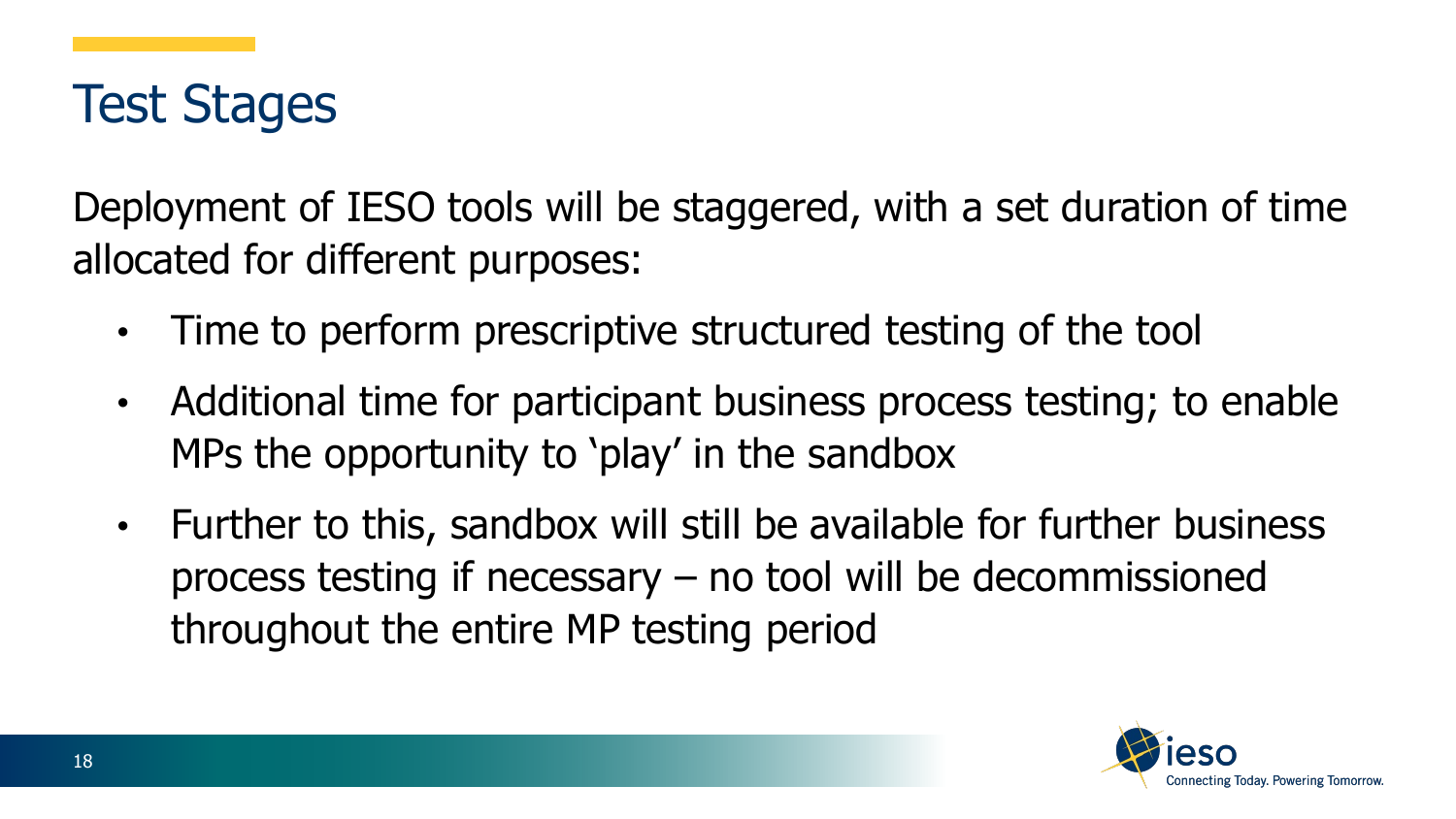### Tools released for testing in Q1 2023

Online IESO:

- Registration of virtual traders, market control entities
- PRLs, new resource parameters, reference level/quantity
- Virtual trader prudential support obligations, trading limits
- New MPM framework support

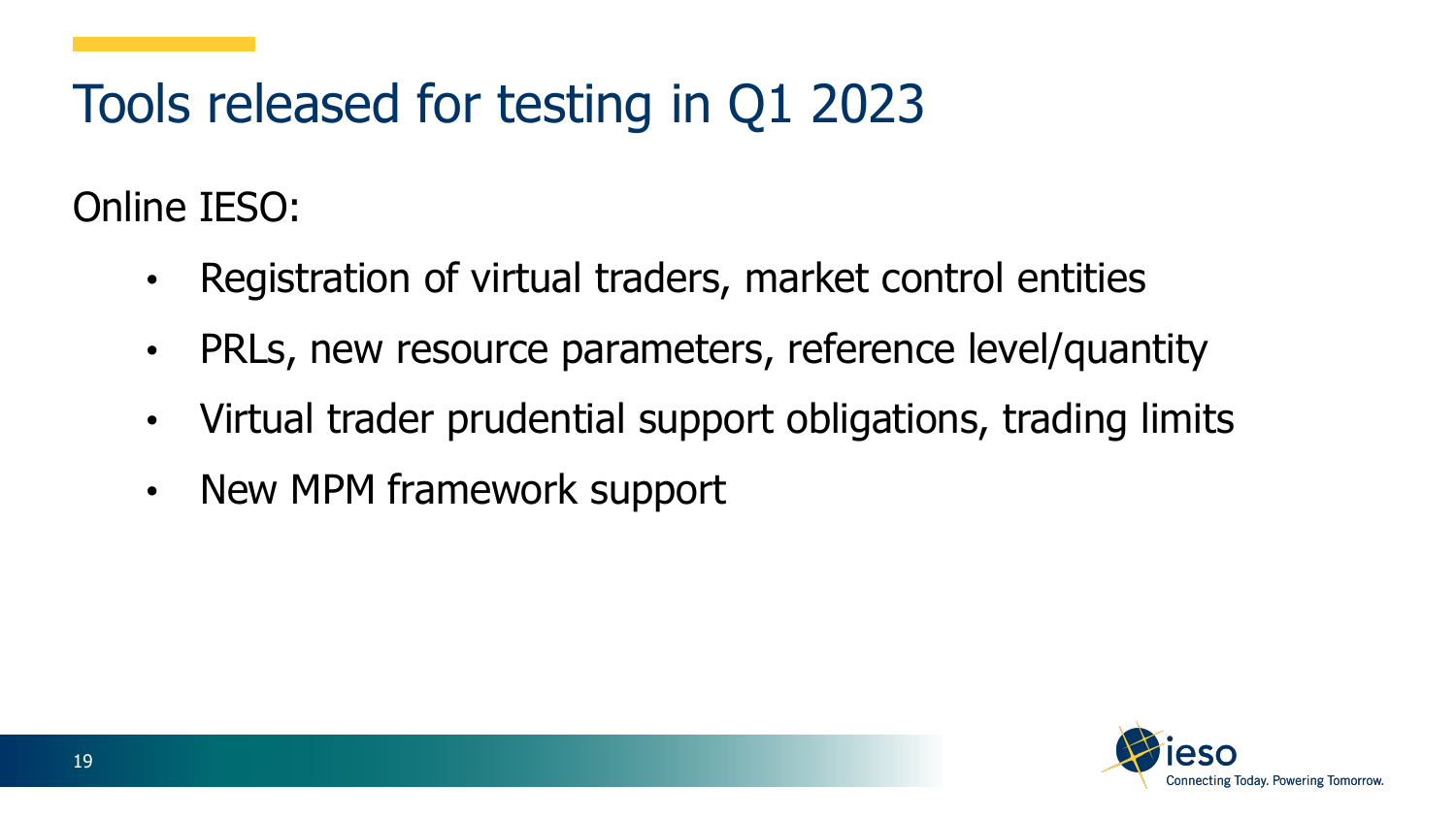### Tools released for testing in Q2 2023

- EMI and MIM API —Updates to the dispatch data construct
- Dispatch Service UI/APIs New Notification message to NQS generators
- Online IESO still available for testing

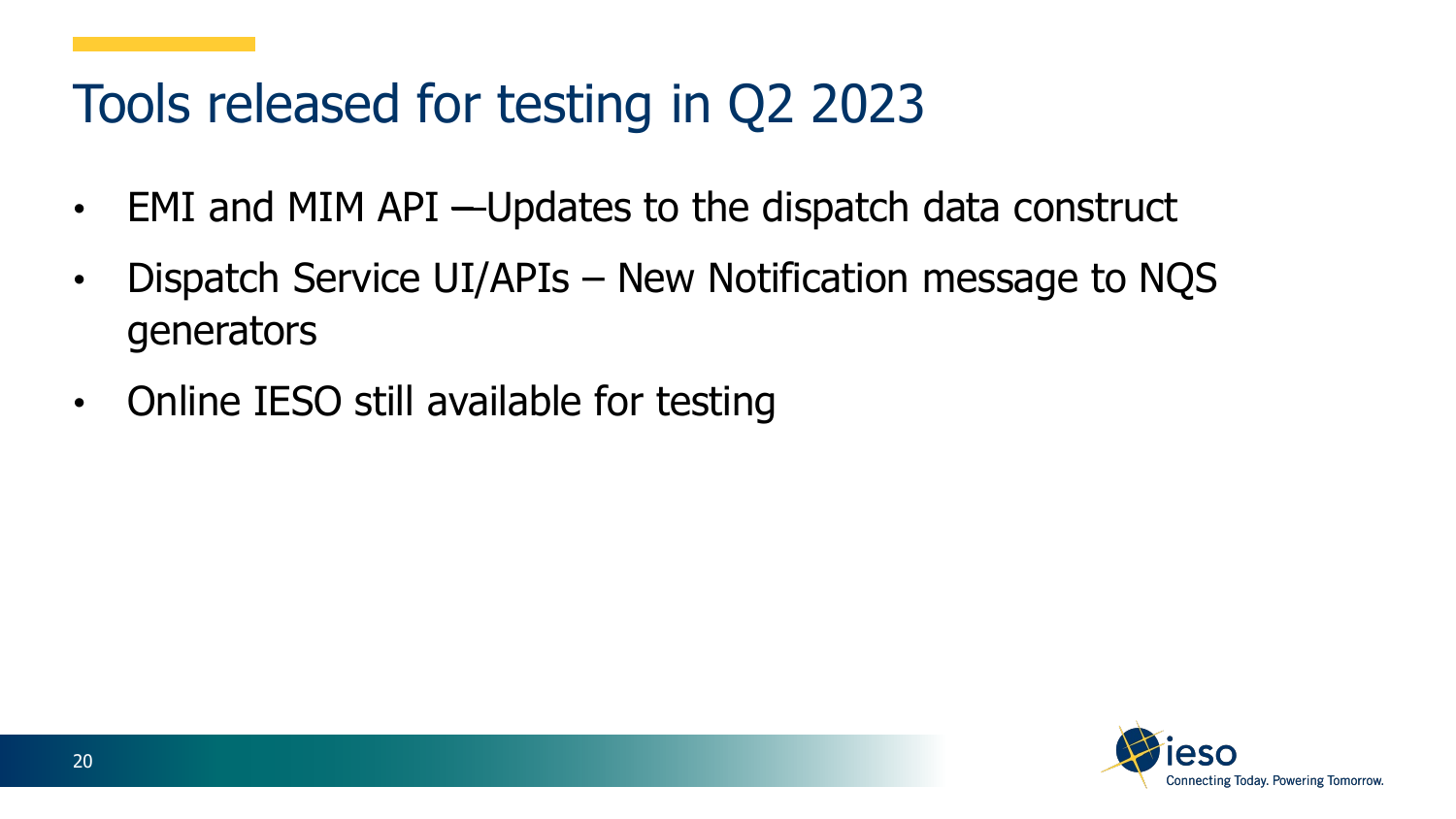Tools released for testing in Q2-Q3 2023 Reports

• New, updated, and retired reports

**Settlement** 

- New, amended, replaced, and retired charge types
- Data structure change of settlement statement files

All tools from previous quarters still available for testing

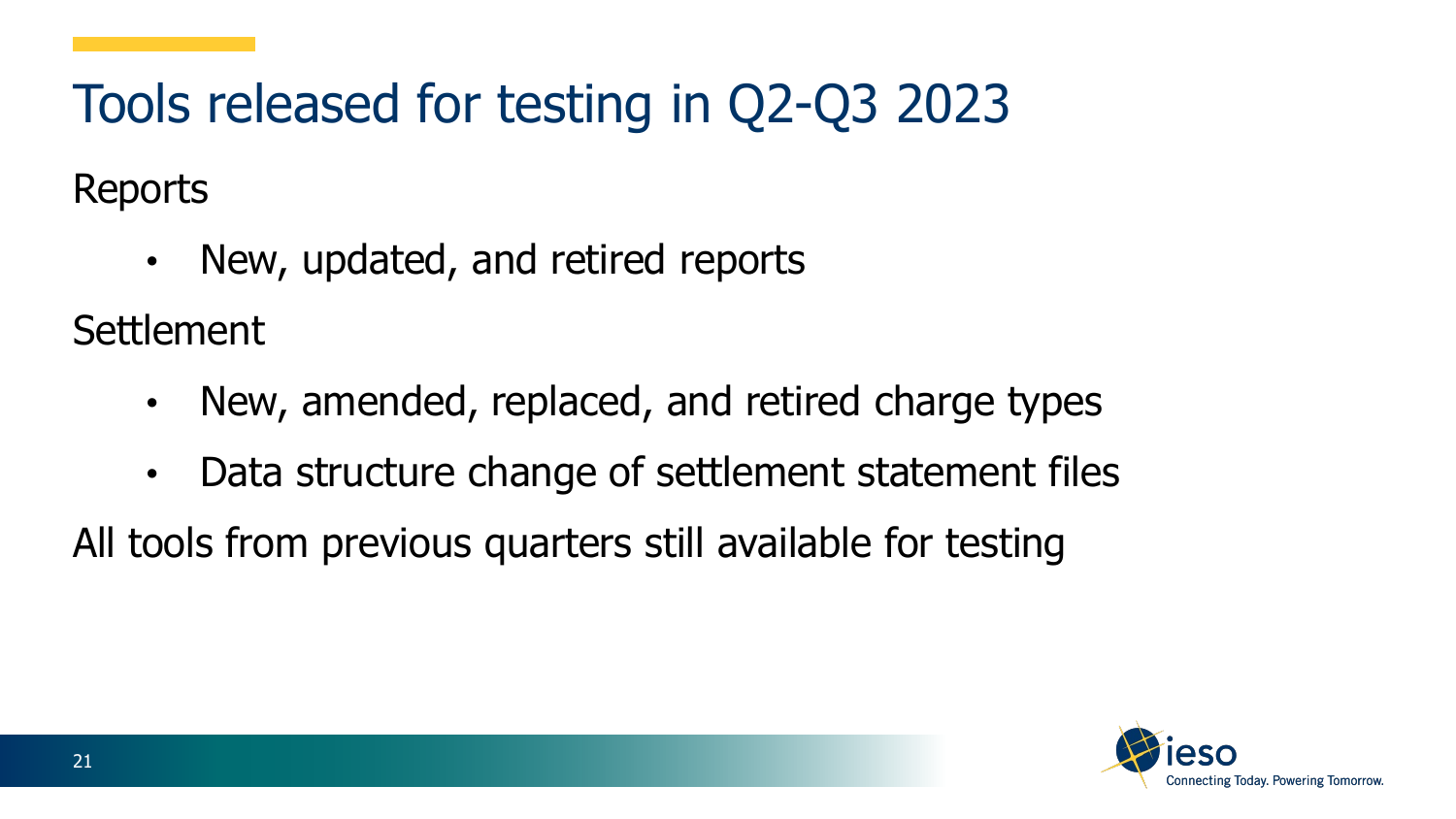## Testing available in Q3 2023

Participant business process testing, continued

- All tools from previous quarters available for testing
- Buffer for continued testing for both MPs and IESO
- Flexibility for MPs who cannot schedule their activities with the schedule suggested by IESO